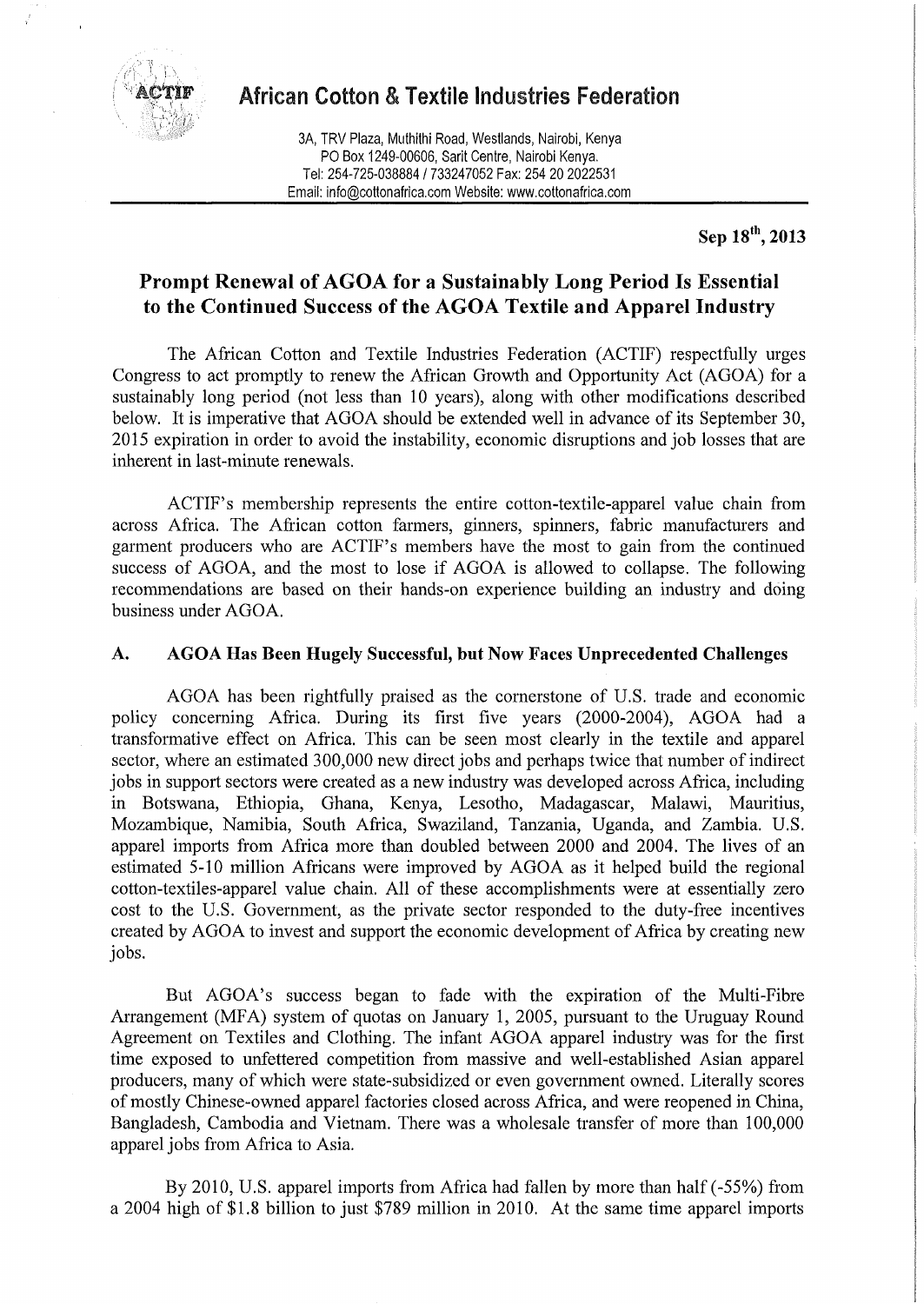from Asia skyrocketed with the end of the MFA quotas: China was up 213% in 2010 over 2004, Vietnam up 129%, Bangladesh up 97%, and Cambodia up 56%. By 2010, these four Asian super-producers were exporting more than 50 times the volume of apparel as all of Africa combined.

| <b>Country/Region</b> | 2004 Imports<br>(\$ million) | 2010 Imports<br>(\$ million) | % Change<br>2004-2010 |
|-----------------------|------------------------------|------------------------------|-----------------------|
| Sub-Saharan Africa    | \$1,757                      | \$790                        | $-55%$                |
| China                 | \$8,928                      | \$27,975                     | $+213%$               |
| Vietnam               | \$2,562                      | \$5,877                      | $+129%$               |
| Bangladesh            | \$1,998                      | \$3,930                      | $+97%$                |
| Cambodia              | \$1,429                      | \$2,222                      | $+56%$                |

*(Source:* US Department of Commerce, Office of Textiles and Apparel.)

During the past several years, important policy initiatives have been undertaken by local African governments and regional economic communities, in active collaboration with ACTIF, the U.S. Agency for International Development (USAID) and various other international development entities. Most notably, Cotton-to-clothing regional strategies were developed with the technical assistance of the International Trade Centre (ITC), joint agency of the World Trade Organization and the United Nations. This work was aimed at enhancing the competitiveness of the African textile and apparel industry and to reinforce the linkages in its value chain.

The implementation of these strategies is currently being coordinated in Eastern and Southern Africa by the Secretariat of the Common Market for Southern and Eastern Africa (COMESA). Similar strategies are underway in West and Central Africa under the leadership of the West African Economic and Monetary Union (UEMOA) and the Economic Community of Central African States (ECCAS). In response to these initiatives, by 2012 U.S. apparel imports from Africa had begun to stabilize. With the renewal in August 2012 of the critical AGOA third-country fabric provision, there was reason for optimism that the African apparel industry created by AGOA would survive and might prosper once again.

| Country        | 2010 Imports | 2012 Imports | % Growth  |
|----------------|--------------|--------------|-----------|
|                | (\$ million) | (\$ million) | 2010-2012 |
| Botswana       | \$11.560     | \$10.616     | $-8.2%$   |
| Ethiopia       | \$6.567      | \$10.199     | 55.3%     |
| Kenya          | \$201.602    | \$254.232    | 26.1%     |
| Lesotho        | \$280,754    | \$300.930    | 7.2%      |
| Madagascar     | \$54,208     | \$41.195     | $-24.0%$  |
| Malawi         | \$10.389     | \$5.724      | $-44.9%$  |
| Mauritius      | \$119.654    | \$162.788    | 36.1%     |
| South Africa   | \$6.484      | \$6.132      | $-5.4%$   |
| Swaziland      | \$93,488     | \$59.855     | $-35.9%$  |
| Tanzania       | \$1.913      | \$7.531      | 293.7%    |
| Rest of Africa | \$2.878      | \$4.974      | 72.8%     |
| <b>Total</b>   | \$789.497    | \$864.176    | 9.5%      |

*(Source:* US Department of Commerce, Office of Textiles and Apparel.)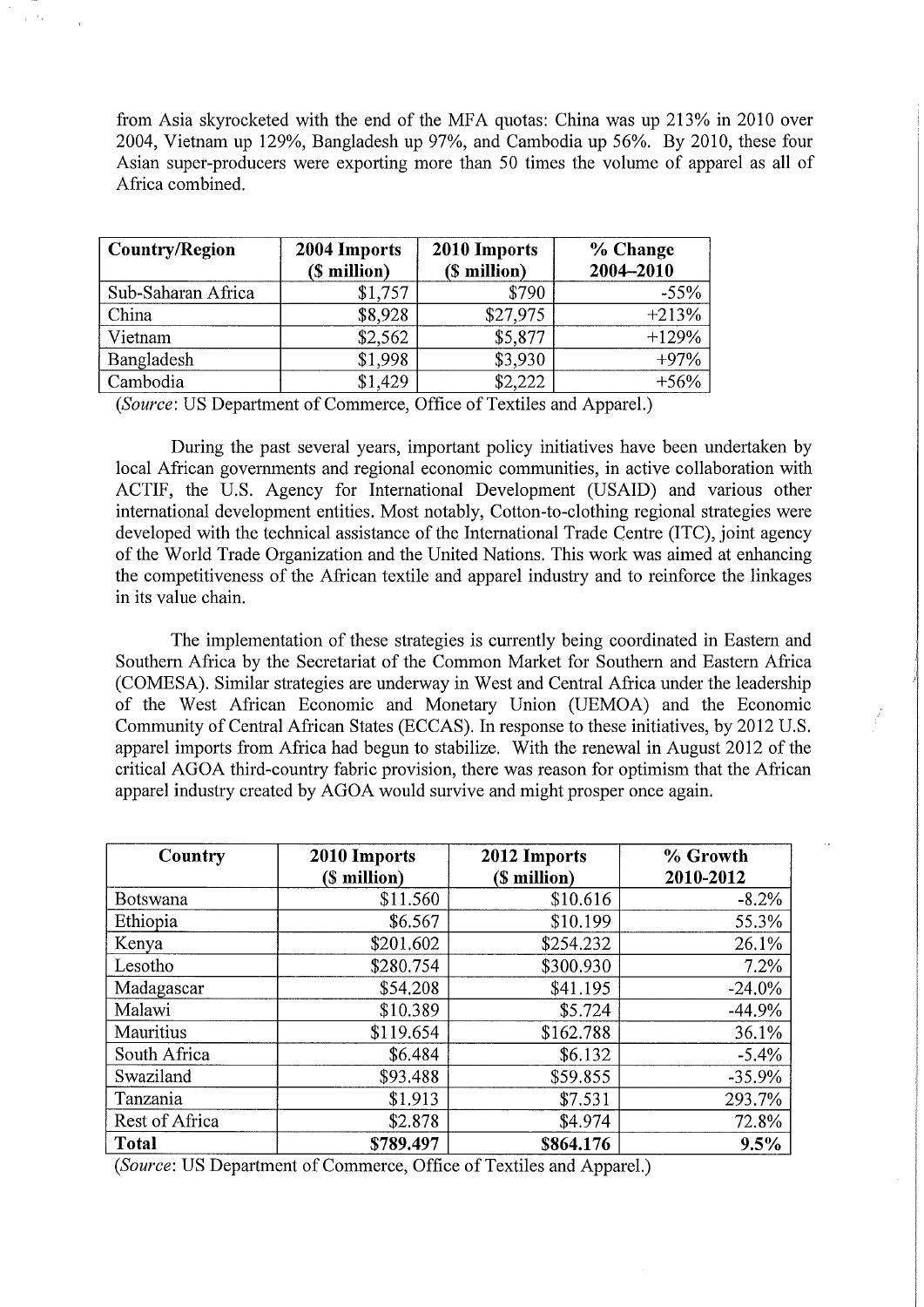But to achieve this result and save the estimated 300,000 apparel sector jobs that are dependent upon AGOA, it is essential that Congress act promptly to extend AGOA beyond its September 30, 2015 expiration. Indeed, renewal of AGOA for a sustainably long period is an essential component to the success of the long-term strategies for creating the African cotton-textiles-clothing value chain by maintaining access to the United States, which is a critical export market, for these products.

# **B. Congress Should Promptly Renew AGOA for a Sustainably Long Period.**

#### **1. Investors Require Stability and Predictability.**

While it is indisputable that AGOA has been successful in spurring economic development and reducing poverty in Africa, it is equally true that much remains to be done. One of the challenges that has prevented AGOA from accomplishing all that its creators hoped for is the fact that heretofore AGOA has been authorized for only a few years at a time. The current authorization of AGOA expires in only a little over two years on September 30, 2015. This series of short-term renewals has deterred investors by compounding the risks already inherent in investing in Africa. Most investors require at least a ten-year horizon to amortize a major investment, such as those necessary to build a new textile factory. The fact that Congress has never yet extended AGOA for at least the minimum of ten years required by investors is one of the major reasons the upstream textile production originally envisioned by the creators of AGOA has not yet materialized.

Accordingly, it is strongly recommended that Congress should renew AGOA for a sustainably long period. Renewal for 15-20 years is recommended, but in no event should AGOA be renewed for less than the ten years required to attract major new investments to the textile sector in Africa.

# **2. The AGOA Third-Country Fabric Provision Should Be Extended for the Full Term of AGOA's Renewal.**

More than 95% of the apparel imports under AGOA are pursuant to the so-called "third-country fabric" rule of origin, which allows apparel manufacturers in AGOA less developed country (LDC) beneficiaries to utilize yarns and fabrics from any origin. Because U.S. apparel buyers typically mandate the type and source of the yarns and fabrics to be used in making their garments, it is essential to be able to utilize the specified inputs in order to get the U.S. orders. Although ACTIF fully supports the long-term goal of developing a vertically integrated textile-apparel value chain in Africa, the failure to authorize AGOA for a sustainably long period up to this point has prevented this from happening. Until sufficient upstream textile production capacity has been developed, it is critical that AGOA continue to allow African apparel producers to utilize the yarns and fabrics required by their U.S. buyers. Accordingly, it is essential that the third-country fabric provision be extended for the full term of the renewal of AGOA, *i.e.,* for 15-20 years but not less than ten years.

#### **3. The Same Terms of Access Should Apply to All AGOA Beneficiaries.**

ACTIF recommends that AGOA should be amended to allow all beneficiaries to utilize third-country yarns and fabrics. Such a step would also simplify the AGOA rules of origin and encourage further regional integration by allowing cumulative processing in South Africa and other AGOA countries, which is currently not permitted.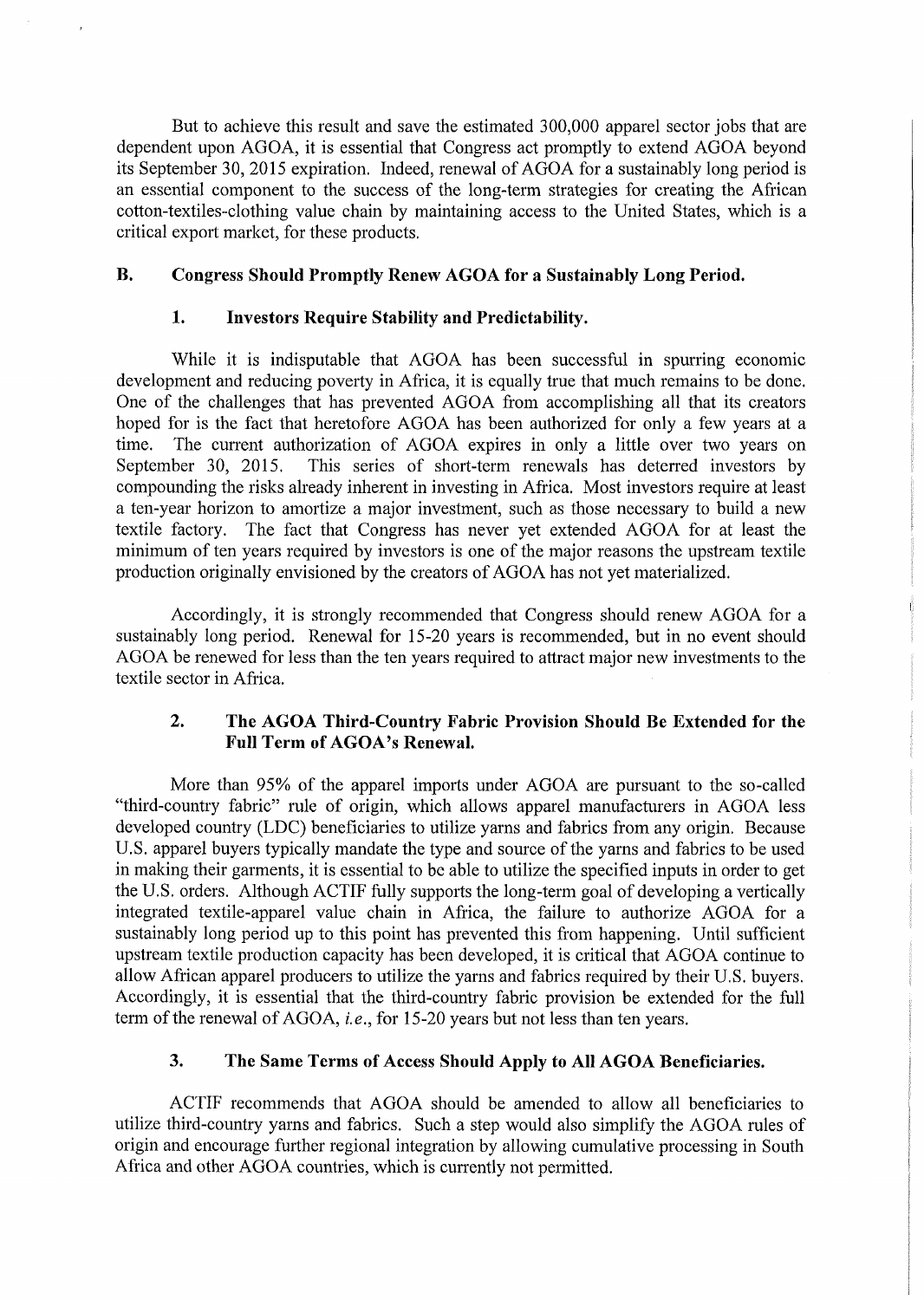### **4. Congress Should Reiterate AGOA's Policy of Encouraging the Administration To Negotiate Regional FTAs with the AGOA Beneficiaries.**

Since its original enactment in 2000, AGOA has encouraged the Administration to negotiate free trade agreements (FTAs) with AGOA countries as appropriate. Thirteen years later, the United States still has no FTAs with Africa. The one effort to reach an FTA with the Southern African Customs Union (SACU) proved unsuccessful.

But much progress has been made in Africa since the SACU negotiations were broken off. ACTIF believes the time has come for new FTA negotiations between AGOA countries and the United States as part of an effort to transition the U.S.-Africa trade relationship from unilateral preferences to reciprocal free trade. In order to reinforce ongoing efforts to encourage regional integration, ACTIF believes such FTAs should be negotiated with existing African Regional Economic Communities (RECs).

Accordingly, ACTIF urges Congress to reiterate and reinforce AGOA's policy of encouraging the negotiation of FTAs with AGOA countries, with emphasis on negotiating with existing RECs.

#### **5. AGOA Should Create Additional Incentives for U.S. Buyers To Source Apparel from Africa.**

When AGOA was originally enacted, it provided for quota-free and duty-free incentives for U.S. buyers to source apparel in Africa. But when the MFA quotas expired in 2005, AGOA's incentives were cut in half, and as noted above, the result was devastating as AGOA apparel exports to the United States fell by 55%.

ACTIF suggests that new incentives should be created for U.S. buyers to source apparel from Africa to offset the loss of the quota-free preference. For example, Congress could encourage USAID could expand the activities of the five African Competitiveness Hubs to include more assistance aimed at attracting U.S. apparel buyers to Africa.

#### **6. Congress Should Renew AGOA Well in Advance of the September 30, 2015 Expiration.**

Experience has demonstrated that it is critical that Congress take action to renew AGOA well in advance of the current expiration scheduled for September 30, 2015. Although measures to renew the AGOA third-country fabric provision were introduced in 2010 and 2011, Congress delayed taking action until August 2012, literally just weeks before the provision would have expired.on September 30, 2012. Because U.S. apparel buyers typically place their orders up to nine months in advance, uncertainty over the fate of this critical provision forced U.S. apparel buyers to begin shifting their orders out of Africa to Asia beginning in early 2012, *i.e.,* nine months in advance of the expiration. U.S. apparel imports Africa fell off sharply, down by -12% during April-December 2012. African apparel producers were forced to lay off tens of thousands of workers.

The negative impact on Africa would be much, much worse if Congress were to delay taking action to renew the overall authorization of AGOA. Such delay would send all the wrong signals to both buyers and investors. Rather, Congress should act promptly to renew AGOA well before its September 30, 2015 expiration date, preferably before the end of 2014.